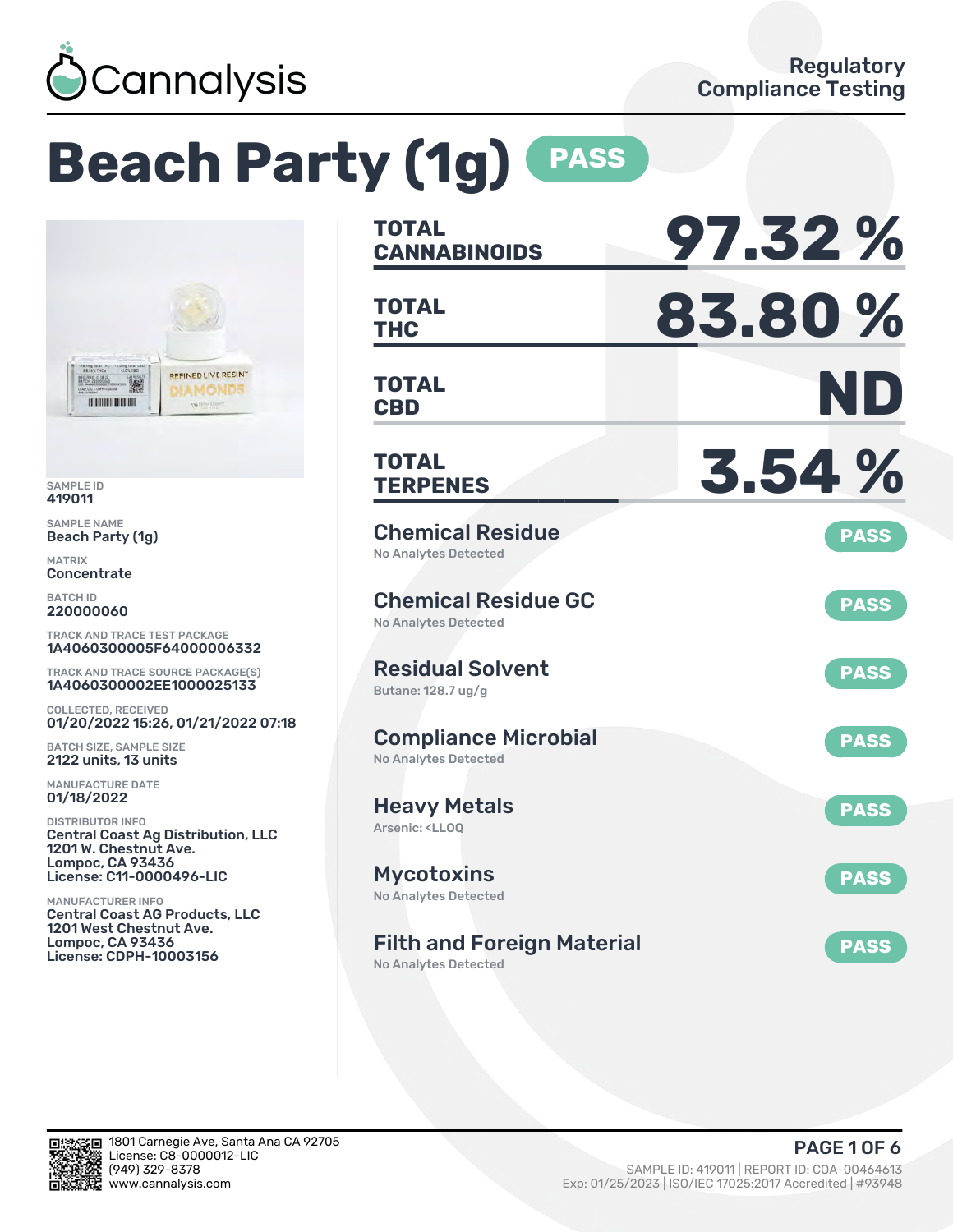

### CANNABINOID ANALYSIS

Total THC,CBD value(s) have been decarboxylated.

| TOTAL THC:          | 838.0 mg/g (83.80 %), 838 mg per package |
|---------------------|------------------------------------------|
| TOTAL CBD:          | ND.                                      |
| TOTAL CANNABINOIDS: | 973.2 mg/g (97.32 %)                     |

UNIT OF MEASUREMENT: Milligrams per Gram(mg/g)

| <b>ANALYTE</b>         | <b>RESULT</b>        | LOD   | <b>LLOO</b> | <b>ANALYTE</b>   | <b>RESULT</b> | <b>LOD</b> | <b>LLOO</b> |
|------------------------|----------------------|-------|-------------|------------------|---------------|------------|-------------|
| THCa                   | 955.5 mg/g (95.55 %) | 5.000 | 10.000      | CBDa             | <b>ND</b>     | 5.000      | 10.000      |
| D9THC                  | $<$ 1 mg/g           | 5.000 | 10.000      | CBD              | <b>ND</b>     | 5.000      | 10.000      |
| D8THC                  | <b>ND</b>            | 5.000 | 10.000      | CBD <sub>v</sub> | <b>ND</b>     | 5.000      | 10.000      |
| <b>CBN</b>             | <b>ND</b>            | 5.000 | 10.000      | CBCa             | <b>ND</b>     | 5.000      | 10.000      |
| THCva                  | 17.76 mg/g (1.776 %) | 5.000 | 10.000      | CBC              | <b>ND</b>     | 5.000      | 10.000      |
| <b>THC<sub>v</sub></b> | ND                   | 5.000 | 10.000      | CBGa             | <b>ND</b>     | 5.000      | 10.000      |
| ExoTHC                 | <b>ND</b>            | 5.000 | 10.000      | <b>CBG</b>       | <b>ND</b>     | 5.000      | 10.000      |
| <b>CBL</b>             | <b>ND</b>            | 5.000 | 10.000      |                  |               |            |             |

#### ADDITIONAL INFORMATION

| Method:              | SOP-TECH-001 | Sample Prepped: 01/24/2022 15:32  | Sample Approved: 01/25/2022 11:29  |  |
|----------------------|--------------|-----------------------------------|------------------------------------|--|
| Instrument: UPLC-DAD |              | Sample Analyzed: 01/24/2022 17:02 | Prep-Analytical Batch: 35081-28962 |  |



TOTAL TERPENES: 35.43 mg/g (3.543 %)

| UNIT OF MEASUREMENT: | Milligrams per Gram(mg/g) |
|----------------------|---------------------------|
|----------------------|---------------------------|

| <b>ANALYTE</b>          | <b>RESULT</b>                                                                                                                             | <b>LOD</b> | <b>LLOQ</b> | <b>ANALYTE</b>      | <b>RESULT</b>                                      | <b>LOD</b> | <b>LLOQ</b> |
|-------------------------|-------------------------------------------------------------------------------------------------------------------------------------------|------------|-------------|---------------------|----------------------------------------------------|------------|-------------|
| 3-Carene                | <b>ND</b>                                                                                                                                 | 1.000      | 2.500       | Alpha bisabolol     | <lloq< td=""><td>0.1000</td><td>0.500</td></lloq<> | 0.1000     | 0.500       |
| Alpha cedrene           | ND.                                                                                                                                       | 1.000      | 2.500       | Alpha humulene      | <ll0q< td=""><td>0.5000</td><td>1.000</td></ll0q<> | 0.5000     | 1.000       |
| Alpha pinene            | 1.359 mg/g (0.1359 %)                                                                                                                     | 0.1000     | 1.000       | Alpha terpinene     | <b>ND</b>                                          | 0.5000     | 1.000       |
| Alpha terpineol         | <lloq< td=""><td>0.3260</td><td>0.6520</td><td>Beta caryophyllene</td><td>3.094 mg/g (0.3094 %)</td><td>0.5000</td><td>1.000</td></lloq<> | 0.3260     | 0.6520      | Beta caryophyllene  | 3.094 mg/g (0.3094 %)                              | 0.5000     | 1.000       |
| Beta myrcene            | 19.69 mg/g (1.969 %)                                                                                                                      | 0.5000     | 1.000       | Beta pinene         | <lloq< td=""><td>0.6070</td><td>1.214</td></lloq<> | 0.6070     | 1.214       |
| Borneol                 | <b>ND</b>                                                                                                                                 | 1.000      | 2.500       | Camphene            | <b>ND</b>                                          | 0.5000     | 1.000       |
| Camphor                 | <b>ND</b>                                                                                                                                 | 0.1000     | 0.5000      | Caryophyllene oxide | <b>ND</b>                                          | 0.5000     | 2.500       |
| Cedrol                  | ND.                                                                                                                                       | 0.5000     | 1.000       | Cis geraniol        | <b>ND</b>                                          | 1.000      | 2.500       |
| Cis nerolidol           | <b>ND</b>                                                                                                                                 | 2.500      | 5.000       | Eucalyptol          | <b>ND</b>                                          | 0.1000     | 0.500       |
| Fenchol                 | <lloq< td=""><td>0.5000</td><td>1.000</td><td>Fenchone</td><td><b>ND</b></td><td>0.1000</td><td>0.500</td></lloq<>                        | 0.5000     | 1.000       | Fenchone            | <b>ND</b>                                          | 0.1000     | 0.500       |
| Gamma terpinene         | ND.                                                                                                                                       | 0.1000     | 0.5000      | Gamma terpineol     | <b>ND</b>                                          | 0.2090     | 0.523       |
| Geranyl acetate         | <b>ND</b>                                                                                                                                 | 0.1000     | 0.5000      | Guaiol              | <b>ND</b>                                          | 2.500      | 5.000       |
| Isoborneol              | <b>ND</b>                                                                                                                                 | 0.5000     | 1.000       | Isopulegol          | <b>ND</b>                                          | 2.500      | 5.000       |
| Limonene                | 3.157 mg/g (0.3157 %)                                                                                                                     | 0.5000     | 2.500       | Linalool            | 1.186 mg/g $(0.1186%)$                             | 0.5000     | 1.000       |
| Menthol                 | ND.                                                                                                                                       | 1.000      | 2.500       | Ocimene 1           | <b>ND</b>                                          | 0.1550     | 0.310       |
| Ocimene 2               | 5.236 mg/g (0.5236 %)                                                                                                                     | 0.3450     | 1.725       | P-cymene            | <b>ND</b>                                          | 0.5230     | 1.045       |
| P-mentha-1,5-diene ND   |                                                                                                                                           | 0.5000     | 1.000       | Pulegone            | <b>ND</b>                                          | 0.1000     | 0.500       |
| Sabinene                | <b>ND</b>                                                                                                                                 | 0.5000     | 1.000       | Terpinolene         | 1.709 mg/g $(0.1709\%)$                            | 0.1000     | 0.500       |
| Trans beta farnesene ND |                                                                                                                                           | 2.500      | 5.000       | Trans geraniol      | <b>ND</b>                                          | 0.5000     | 2.500       |
| Trans nerolidol         | <b>ND</b>                                                                                                                                 | 0.5000     | 2.500       | Valencene           | <b>ND</b>                                          | 0.5000     | 1.000       |

| ANALYTE                 | <b>RESULT</b>                                                                                                                                          | <b>LOD</b> | <b>LLOQ</b> | <b>ANALYTE</b>         | <b>RESULT</b>                                       | <b>LOD</b> | <b>LLOQ</b> |
|-------------------------|--------------------------------------------------------------------------------------------------------------------------------------------------------|------------|-------------|------------------------|-----------------------------------------------------|------------|-------------|
| 3-Carene                | <b>ND</b>                                                                                                                                              | 1.000      | 2.500       | Alpha bisabolol        | <lloq< td=""><td>0.1000</td><td>0.5000</td></lloq<> | 0.1000     | 0.5000      |
| Alpha cedrene           | <b>ND</b>                                                                                                                                              | 1.000      | 2.500       | Alpha humulene         | <lloq< td=""><td>0.5000</td><td>1.000</td></lloq<>  | 0.5000     | 1.000       |
| Alpha pinene            | 1.359 mg/g (0.1359 %)                                                                                                                                  | 0.1000     | 1.000       | Alpha terpinene        | <b>ND</b>                                           | 0.5000     | 1.000       |
| Alpha terpineol         | <lloq< td=""><td>0.3260</td><td>0.6520</td><td>Beta caryophyllene</td><td><math>3.094</math> mg/g (0.3094 %)</td><td>0.5000</td><td>1.000</td></lloq<> | 0.3260     | 0.6520      | Beta caryophyllene     | $3.094$ mg/g (0.3094 %)                             | 0.5000     | 1.000       |
| Beta myrcene            | 19.69 mg/g (1.969 %)                                                                                                                                   | 0.5000     | 1.000       | Beta pinene            | <lloq< td=""><td>0.6070</td><td>1.214</td></lloq<>  | 0.6070     | 1.214       |
| Borneol                 | <b>ND</b>                                                                                                                                              | 1.000      | 2.500       | Camphene               | <b>ND</b>                                           | 0.5000     | 1.000       |
| Camphor                 | <b>ND</b>                                                                                                                                              | 0.1000     | 0.5000      | Caryophyllene oxide ND |                                                     | 0.5000     | 2.500       |
| Cedrol                  | <b>ND</b>                                                                                                                                              | 0.5000     | 1.000       | Cis geraniol           | ND.                                                 | 1.000      | 2.500       |
| Cis nerolidol           | <b>ND</b>                                                                                                                                              | 2.500      | 5.000       | Eucalyptol             | ND.                                                 | 0.1000     | 0.5000      |
| Fenchol                 | <lloq< td=""><td>0.5000</td><td>1.000</td><td>Fenchone</td><td><b>ND</b></td><td>0.1000</td><td>0.5000</td></lloq<>                                    | 0.5000     | 1.000       | Fenchone               | <b>ND</b>                                           | 0.1000     | 0.5000      |
| Gamma terpinene         | <b>ND</b>                                                                                                                                              | 0.1000     | 0.5000      | Gamma terpineol        | <b>ND</b>                                           | 0.2090     | 0.5230      |
| Geranyl acetate         | <b>ND</b>                                                                                                                                              | 0.1000     | 0.5000      | Guaiol                 | <b>ND</b>                                           | 2.500      | 5.000       |
| Isoborneol              | <b>ND</b>                                                                                                                                              | 0.5000     | 1.000       | Isopulegol             | <b>ND</b>                                           | 2.500      | 5.000       |
| Limonene                | 3.157 mg/g (0.3157 %)                                                                                                                                  | 0.5000     | 2.500       | Linalool               | 1.186 mg/g $(0.1186%)$                              | 0.5000     | 1.000       |
| Menthol                 | <b>ND</b>                                                                                                                                              | 1.000      | 2.500       | Ocimene 1              | <b>ND</b>                                           | 0.1550     | 0.3100      |
| Ocimene 2               | 5.236 mg/g $(0.5236\%)$                                                                                                                                | 0.3450     | 1.725       | P-cymene               | <b>ND</b>                                           | 0.5230     | 1.045       |
| P-mentha-1,5-diene ND   |                                                                                                                                                        | 0.5000     | 1.000       | Pulegone               | <b>ND</b>                                           | 0.1000     | 0.5000      |
| Sabinene                | <b>ND</b>                                                                                                                                              | 0.5000     | 1.000       | Terpinolene            | 1.709 mg/g (0.1709 %)                               | 0.1000     | 0.5000      |
| Trans beta farnesene ND |                                                                                                                                                        | 2.500      | 5.000       | Trans geraniol         | <b>ND</b>                                           | 0.5000     | 2.500       |
| Trans nerolidol         | <b>ND</b>                                                                                                                                              | 0.5000     | 2.500       | Valencene              | <b>ND</b>                                           | 0.5000     | 1.000       |



PAGE 2 OF 6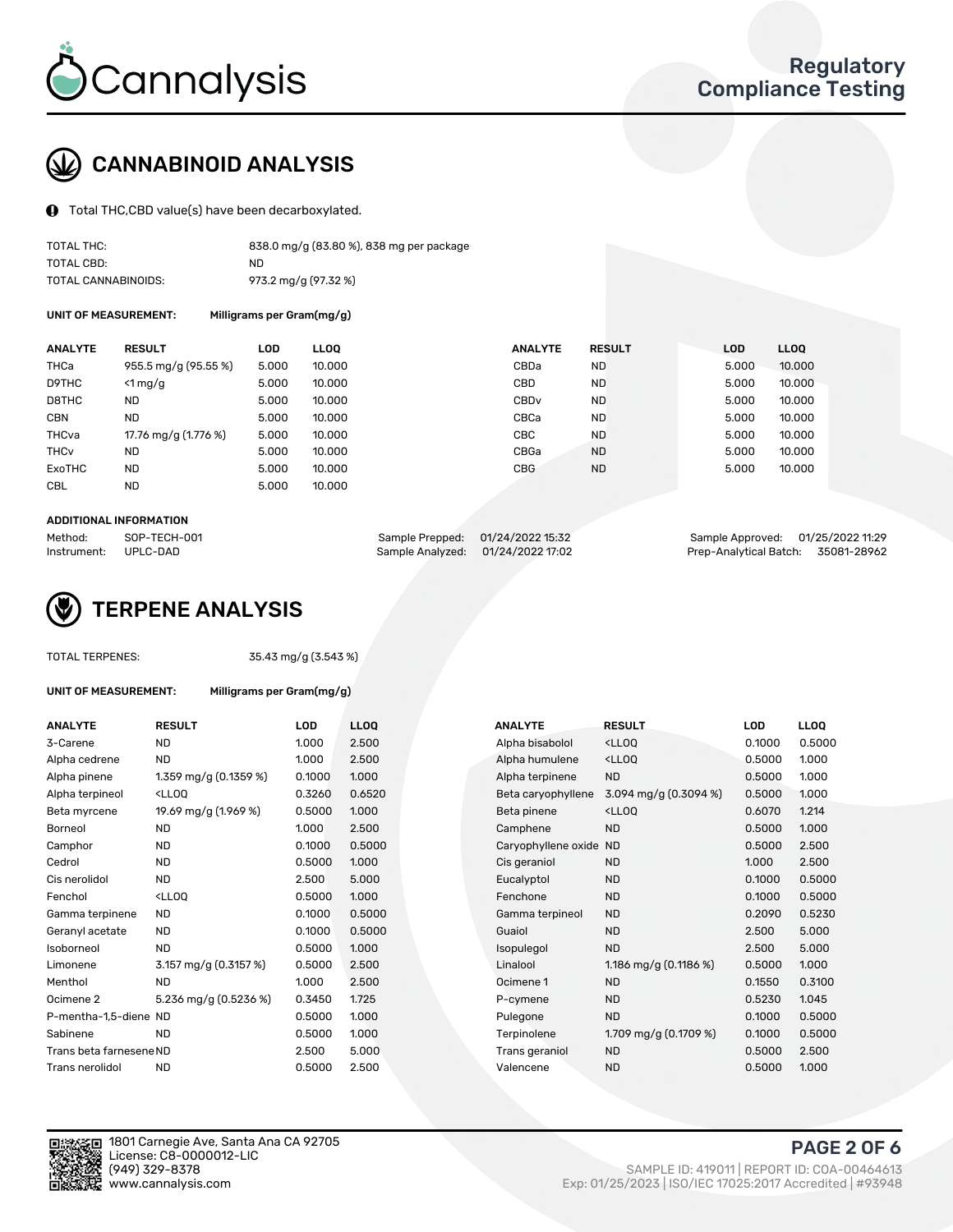

### Regulatory Compliance Testing

#### ADDITIONAL INFORMATION

Method: SOP-TECH-027 Sample Prepped: 01/21/2022 13:52 Sample Approved: 01/24/2022 15:33 Prep-Analytical Batch: 35054-28935



CHEMICAL RESIDUE ANALYSIS PASS

UNIT OF MEASUREMENT: Micrograms per Gram(ug/g)

| <b>ANALYTE</b>    | <b>RESULT</b> | LOD    | LL <sub>OO</sub> | <b>ACTION LEVEL</b> |      | <b>ANALYTE</b>      | <b>RESULT</b> | LOD    | <b>LLOQ</b> | <b>ACTION LEVEL</b> |      |
|-------------------|---------------|--------|------------------|---------------------|------|---------------------|---------------|--------|-------------|---------------------|------|
| Abamectin         | <b>ND</b>     | 0.0200 | 0.0400           | 0.1000              | Pass | Acephate            | <b>ND</b>     | 0.0200 | 0.0400      | 0.1000              | Pass |
| Acequinocyl       | <b>ND</b>     | 0.0200 | 0.0400           | 0.1000              | Pass | Acetamiprid         | <b>ND</b>     | 0.0200 | 0.0400      | 0.1000              | Pass |
| Aldicarb          | <b>ND</b>     | 0.0200 | 0.0400           | 0.0                 | Pass | Azoxystrobin        | <b>ND</b>     | 0.0200 | 0.0400      | 0.1000              | Pass |
| Bifenazate        | <b>ND</b>     | 0.0200 | 0.0400           | 0.1000              | Pass | <b>Bifenthrin</b>   | <b>ND</b>     | 0.0200 | 0.0400      | 3.000               | Pass |
| <b>Boscalid</b>   | <b>ND</b>     | 0.0200 | 0.0400           | 0.1000              | Pass | Carbaryl            | <b>ND</b>     | 0.0200 | 0.0400      | 0.5000              | Pass |
| Carbofuran        | <b>ND</b>     | 0.0200 | 0.0400           | 0.0                 | Pass | Chlorantraniliprole | <b>ND</b>     | 0.0200 | 0.0400      | 10.00               | Pass |
| Clofentezine      | <b>ND</b>     | 0.0200 | 0.0400           | 0.1000              | Pass | Coumaphos           | <b>ND</b>     | 0.0200 | 0.0400      | 0.0                 | Pass |
| Cyfluthrin        | <b>ND</b>     | 0.4000 | 1.000            | 2.000               | Pass | Cypermethrin        | <b>ND</b>     | 0.4000 | 1.000       | 1.000               | Pass |
| Daminozide        | <b>ND</b>     | 0.0200 | 0.0400           | 0.0                 | Pass | Diazinon            | <b>ND</b>     | 0.0200 | 0.0400      | 0.1000              | Pass |
| <b>Dichlorvos</b> | <b>ND</b>     | 0.0200 | 0.0400           | 0.0                 | Pass | Dimethoate          | <b>ND</b>     | 0.0200 | 0.0400      | 0.0                 | Pass |
| Dimethomorph      | <b>ND</b>     | 0.0200 | 0.0400           | 2.000               | Pass | <b>Ethoprophos</b>  | <b>ND</b>     | 0.0200 | 0.0400      | 0.0                 | Pass |
| Etofenprox        | <b>ND</b>     | 0.0200 | 0.0400           | 0.0                 | Pass | Etoxazole           | <b>ND</b>     | 0.0200 | 0.0400      | 0.1000              | Pass |
| Fenhexamid        | <b>ND</b>     | 0.0200 | 0.0400           | 0.1000              | Pass | Fenoxycarb          | <b>ND</b>     | 0.0200 | 0.0400      | 0.0                 | Pass |
| Fenpyroximate     | <b>ND</b>     | 0.0200 | 0.0400           | 0.1000              | Pass | Fipronil            | <b>ND</b>     | 0.0400 | 0.1000      | 0.0                 | Pass |
| Flonicamid        | <b>ND</b>     | 0.0200 | 0.0400           | 0.1000              | Pass | Fludioxonil         | <b>ND</b>     | 0.0200 | 0.0400      | 0.1000              | Pass |
| Hexythiazox       | <b>ND</b>     | 0.0200 | 0.0400           | 0.1000              | Pass | Imazalil            | <b>ND</b>     | 0.0200 | 0.0400      | 0.0                 | Pass |
| Imidacloprid      | <b>ND</b>     | 0.0200 | 0.0400           | 5.000               | Pass | Kresoxim methyl     | <b>ND</b>     | 0.0200 | 0.0400      | 0.1000              | Pass |
| Malathion         | <b>ND</b>     | 0.0200 | 0.0400           | 0.5000              | Pass | Metalaxyl           | <b>ND</b>     | 0.0200 | 0.0400      | 2.000               | Pass |
| Methiocarb        | <b>ND</b>     | 0.0200 | 0.0400           | 0.0                 | Pass | Methomyl            | <b>ND</b>     | 0.0200 | 0.0400      | 1.000               | Pass |
| Mevinphos         | <b>ND</b>     | 0.0200 | 0.0400           | 0.0                 | Pass | Myclobutanil        | <b>ND</b>     | 0.0200 | 0.0400      | 0.1000              | Pass |
| Naled             | <b>ND</b>     | 0.0200 | 0.0400           | 0.1000              | Pass | Oxamyl              | <b>ND</b>     | 0.0200 | 0.0400      | 0.5000              | Pass |
| Paclobutrazol     | <b>ND</b>     | 0.0200 | 0.0400           | 0.0                 | Pass | Permethrins         | <b>ND</b>     | 0.0400 | 0.1000      | 0.5000              | Pass |
| Phosmet           | <b>ND</b>     | 0.0200 | 0.0400           | 0.1000              | Pass | Piperonyl butoxide  | <b>ND</b>     | 0.0200 | 0.0400      | 3.000               | Pass |
| Prallethrin       | <b>ND</b>     | 0.0200 | 0.0400           | 0.1000              | Pass | Propiconazole       | <b>ND</b>     | 0.0200 | 0.0400      | 0.1000              | Pass |
| Propoxur          | <b>ND</b>     | 0.0200 | 0.0400           | 0.0                 | Pass | Pyrethrins          | <b>ND</b>     | 0.0200 | 0.0400      | 0.5000              | Pass |
| Pyridaben         | <b>ND</b>     | 0.0200 | 0.0400           | 0.1000              | Pass | Spinetoram          | <b>ND</b>     | 0.0200 | 0.0400      | 0.1000              | Pass |
| Spinosad          | <b>ND</b>     | 0.0300 | 0.0700           | 0.1000              | Pass | Spiromesifen        | <b>ND</b>     | 0.0200 | 0.0400      | 0.1000              | Pass |
| Spirotetramat     | <b>ND</b>     | 0.0200 | 0.0400           | 0.1000              | Pass | Spiroxamine         | <b>ND</b>     | 0.0200 | 0.0400      | 0.0                 | Pass |
| Tebuconazole      | <b>ND</b>     | 0.0200 | 0.0400           | 0.1000              | Pass | Thiacloprid         | <b>ND</b>     | 0.0200 | 0.0400      | 0.0                 | Pass |
| Thiamethoxam      | <b>ND</b>     | 0.0200 | 0.0400           | 5.000               | Pass | Trifloxystrobin     | <b>ND</b>     | 0.0200 | 0.0400      | 0.1000              | Pass |

#### ADDITIONAL INFORMATION

Method: SOP-TECH-002 Sample Prepped: 01/21/2022 14:31 Sample Approved: 01/24/2022 12:42<br>Instrument: LC-MS/MS Sample Analyzed: 01/21/2022 15:02 Prep-Analytical Batch: 35056-28937 Prep-Analytical Batch: 35056-28937

PAGE 3 OF 6

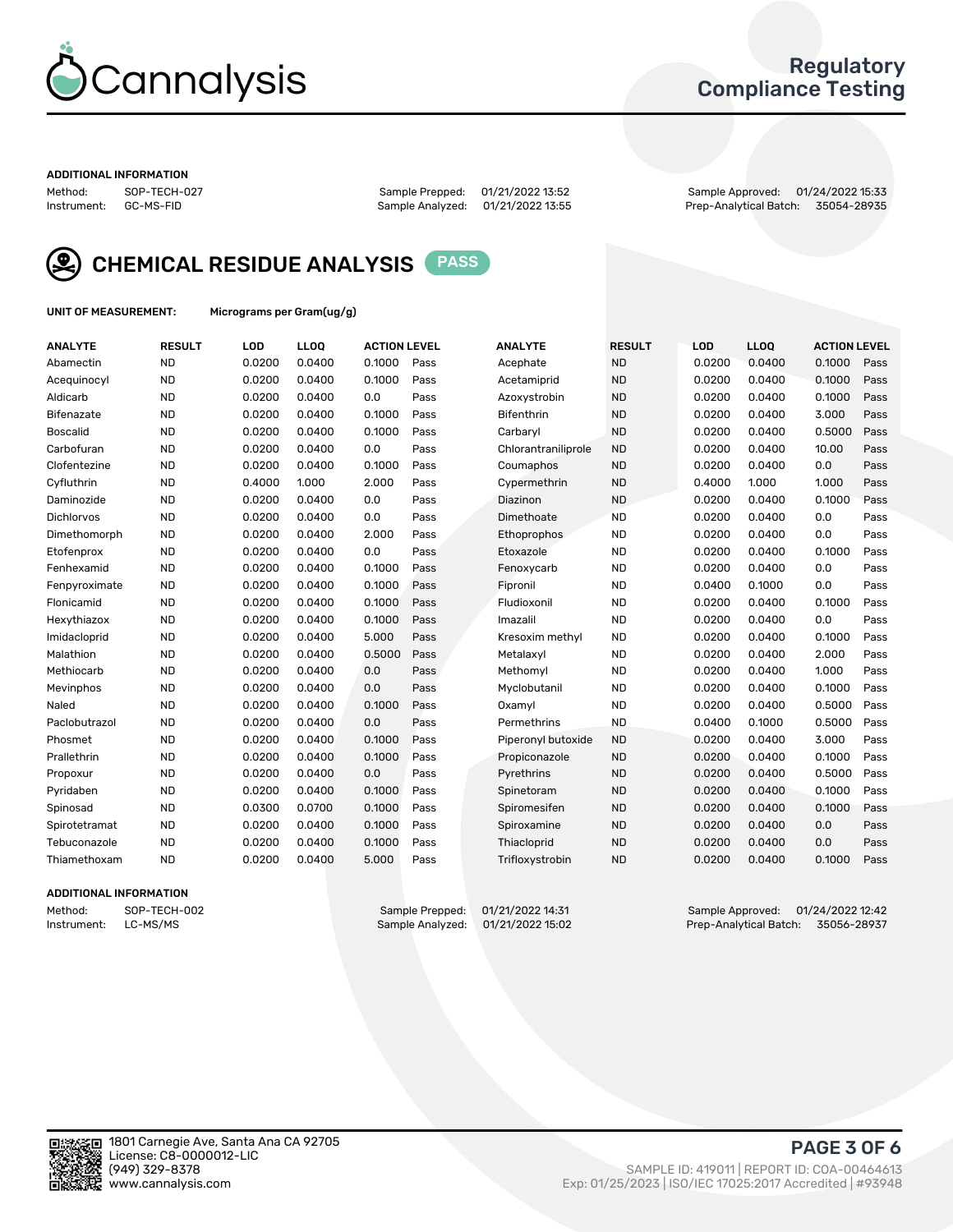

### CHEMICAL RESIDUE GC ANALYSIS PASS

| UNIT OF MEASUREMENT: |               |     | Micrograms per Gram(ug/g) |  |
|----------------------|---------------|-----|---------------------------|--|
| <b>ALLAIN/TE</b>     | <b>DEALLY</b> | ה ו |                           |  |

| <b>ANALYTE</b>                                   | <b>RESULT</b>            | LOD    | <b>LLOO</b> | <b>ACTION LEVEL</b> |                                     | <b>ANALYTE</b>                       | <b>RESULT</b> | LOD              | <b>LLOO</b>            | <b>ACTION LEVEL</b>             |      |
|--------------------------------------------------|--------------------------|--------|-------------|---------------------|-------------------------------------|--------------------------------------|---------------|------------------|------------------------|---------------------------------|------|
| Captan                                           | ND                       | 0.1000 | 0.2000      | 0.7000              | Pass                                | Chlordane                            | <b>ND</b>     | 0.0109           | 0.0136                 | 0.0                             | Pass |
| Methyl parathion                                 | <b>ND</b>                | 0.0400 | 0.1000      | 0.0                 | Pass                                | <b>PCNB</b>                          | <b>ND</b>     | 0.0200           | 0.0400                 | 0.1000                          | Pass |
| Chlorfenapyr                                     | <b>ND</b>                | 0.0800 | 0.1000      | 0.0                 | Pass                                | Chlorpyrifos                         | <b>ND</b>     | 0.0800           | 0.1000                 | 0.0                             | Pass |
| ADDITIONAL INFORMATION<br>Method:<br>Instrument: | SOP-TECH-010<br>GC-MS/MS |        |             |                     | Sample Prepped:<br>Sample Analyzed: | 01/21/2022 14:31<br>01/21/2022 15:02 |               | Sample Approved: | Prep-Analytical Batch: | 01/24/2022 11:03<br>35057-28938 |      |
|                                                  |                          |        |             |                     |                                     |                                      |               |                  |                        |                                 |      |

### RESIDUAL SOLVENT ANALYSIS PASS

UNIT OF MEASUREMENT: Micrograms per Gram(ug/g)

| <b>ANALYTE</b>       | <b>RESULT</b> | <b>LOD</b> | <b>LLOO</b> | <b>ACTION LEVEL</b> |      | <b>ANALYTE</b>           | <b>RESULT</b> | LOD    | <b>LLOO</b> | <b>ACTION LEVEL</b> |      |
|----------------------|---------------|------------|-------------|---------------------|------|--------------------------|---------------|--------|-------------|---------------------|------|
| Acetone              | <b>ND</b>     | 50.00      | 100.0       | 5000                | Pass | Acetonitrile             | <b>ND</b>     | 50.00  | 100.0       | 410.0               | Pass |
| Benzene              | <b>ND</b>     | 0.5000     | 1.000       | 1.000               | Pass | <b>Butane</b>            | $128.7$ ug/g  | 50.00  | 100.0       | 5000                | Pass |
| Chloroform           | <b>ND</b>     | 0.5000     | 1.000       | 1.000               | Pass | Ethanol                  | <b>ND</b>     | 50.00  | 100.0       | 5000                | Pass |
| <b>Ethyl Acetate</b> | <b>ND</b>     | 50.00      | 100.0       | 5000                | Pass | <b>Ethyl Ether</b>       | <b>ND</b>     | 50.00  | 100.0       | 5000                | Pass |
| Ethylene oxide       | <b>ND</b>     | 0.5000     | 1.000       | 1.000               | Pass | Heptane                  | <b>ND</b>     | 50.00  | 100.0       | 5000                | Pass |
| Hexane               | <b>ND</b>     | 50.00      | 100.0       | 290.0               | Pass | <b>Isopropyl Alcohol</b> | <b>ND</b>     | 50.00  | 100.0       | 5000                | Pass |
| Methanol             | <b>ND</b>     | 50.00      | 100.0       | 3000                | Pass | Methylene chloride       | <b>ND</b>     | 0.5000 | 1.000       | 1.000               | Pass |
| Pentane              | <b>ND</b>     | 50.00      | 100.0       | 5000                | Pass | Propane                  | <b>ND</b>     | 50.00  | 200.0       | 5000                | Pass |
| Toluene              | <b>ND</b>     | 50.00      | 100.0       | 890.0               | Pass | Xvlenes                  | <b>ND</b>     | 50.08  | 100.0       | 2170                | Pass |
| Trichloroethylene    | <b>ND</b>     | 0.5000     | 1.000       | 1.000               | Pass | 1.2-Dichloroethane       | <b>ND</b>     | 0.5000 | 1.000       | 1.000               | Pass |

#### ADDITIONAL INFORMATION

|             | ADDITIONAL INFORMATION |                                   |                                    |  |
|-------------|------------------------|-----------------------------------|------------------------------------|--|
| Method:     | SOP-TECH-021           | Sample Prepped: 01/21/2022 15:21  | Sample Approved: 01/24/2022 10:50  |  |
| Instrument: | HS-GC-MS/FID           | Sample Analyzed: 01/21/2022 15:59 | Prep-Analytical Batch: 35060-28941 |  |



UNIT OF MEASUREMENT: Cycle Threshold (Ct)

| <b>ANALYTE</b>                        | <b>RESULT</b> | LOD   | <b>LLOO</b> | <b>ACTION LEVEL</b> |                  | <b>ANALYTE</b>   | <b>RESULT</b>    | LOD                    | <b>LLOO</b>      |     | <b>ACTION LEVEL</b> |
|---------------------------------------|---------------|-------|-------------|---------------------|------------------|------------------|------------------|------------------------|------------------|-----|---------------------|
| A.fumigatus                           | ND            | 33.00 | 0.0         | 0.0                 | Pass             | A. flavus        | <b>ND</b>        | 33.00                  | 0.0              | 0.0 | Pass                |
| A. niger                              | <b>ND</b>     | 33.00 | 0.0         | 0.0                 | Pass             | A. terreus       | <b>ND</b>        | 33.00                  | 0.0              | 0.0 | Pass                |
| <b>STEC</b>                           | <b>ND</b>     | 33.00 | 0.0         | 0.0                 | Pass             | Salmonella spp   | <b>ND</b>        | 33.00                  | 0.0              | 0.0 | Pass                |
|                                       |               |       |             |                     |                  |                  |                  |                        |                  |     |                     |
| ADDITIONAL INFORMATION                |               |       |             |                     |                  |                  |                  |                        |                  |     |                     |
| SOP-TECH-016, SOP-TECH-022<br>Method: |               |       |             | Sample Prepped:     | 01/24/2022 09:18 |                  | Sample Approved: |                        | 01/24/2022 19:40 |     |                     |
| Instrument:                           | aPCR          |       |             |                     | Sample Analyzed: | 01/24/2022 09:24 |                  | Prep-Analytical Batch: |                  |     | 35065-28944         |



PAGE 4 OF 6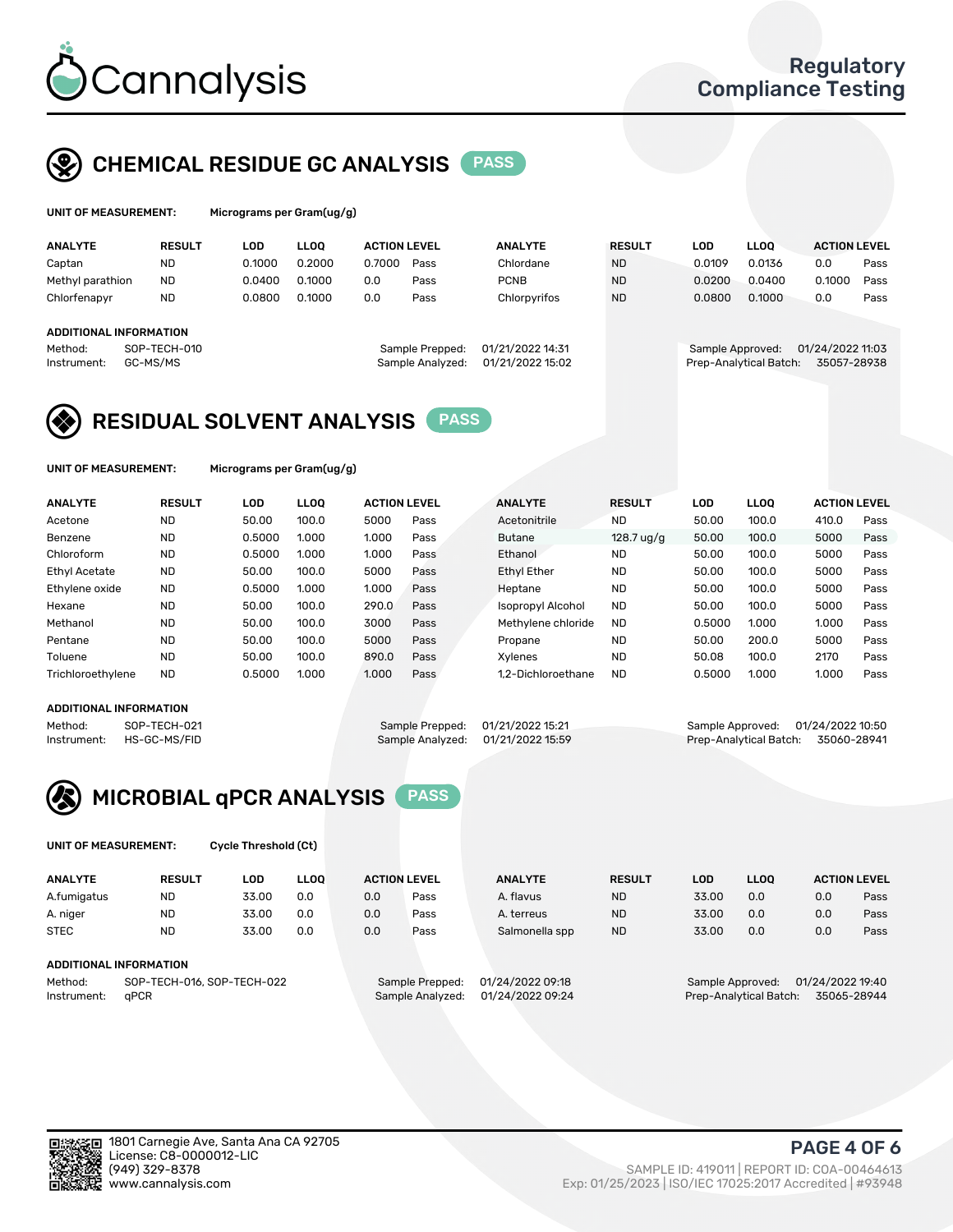

### HEAVY METALS ANALYSIS PASS

| UNIT OF MEASUREMENT: | Micrograms per Gram(ug/g) |
|----------------------|---------------------------|
|                      |                           |

| <b>ANALYTE</b> | <b>RESULT</b>                                                                                                                                                        | LOD    | <b>LLOO</b> | <b>ACTION LEVEL</b> | <b>ANALYTE</b>   | <b>RESULT</b> | LOD    | <b>LLOO</b>            | <b>ACTION LEVEL</b> |  |
|----------------|----------------------------------------------------------------------------------------------------------------------------------------------------------------------|--------|-------------|---------------------|------------------|---------------|--------|------------------------|---------------------|--|
| Arsenic        | <lloo< td=""><td>0.0120</td><td>0.1000</td><td>0.2000 Pass</td><td>Cadmium</td><td><b>ND</b></td><td>0.0072</td><td>0.0500</td><td>0.2000 Pass</td><td></td></lloo<> | 0.0120 | 0.1000      | 0.2000 Pass         | Cadmium          | <b>ND</b>     | 0.0072 | 0.0500                 | 0.2000 Pass         |  |
| Lead           | <b>ND</b>                                                                                                                                                            | 0.0068 | 0.0500      | 0.5000 Pass         | Mercury          | <b>ND</b>     | 0.0060 | 0.0500                 | 0.1000<br>Pass      |  |
|                |                                                                                                                                                                      |        |             |                     |                  |               |        |                        |                     |  |
|                | ADDITIONAL INFORMATION                                                                                                                                               |        |             |                     |                  |               |        |                        |                     |  |
| Method:        | SOP-TECH-013                                                                                                                                                         |        |             | Sample Prepped:     | 01/21/2022 11:30 |               |        | Sample Approved:       | 01/21/2022 22:56    |  |
| Instrument:    | ICP-MS                                                                                                                                                               |        |             | Sample Analyzed:    | 01/21/2022 12:04 |               |        | Prep-Analytical Batch: | 35053-28931         |  |
|                |                                                                                                                                                                      |        |             |                     |                  |               |        |                        |                     |  |



| UNIT OF MEASUREMENT: |  |  |  |
|----------------------|--|--|--|
|                      |  |  |  |

| UNIT OF MEASUREMENT: | Micrograms per Kilogram(ug/kg) |
|----------------------|--------------------------------|
|----------------------|--------------------------------|

| <b>ANALYTE</b>               | <b>RESULT</b> | LOD   | <b>LLOO</b> | <b>ACTION LEVEL</b> |      | <b>ANALYTE</b> | <b>RESULT</b> | LOD   | <b>LLOO</b> | <b>ACTION LEVEL</b> |      |
|------------------------------|---------------|-------|-------------|---------------------|------|----------------|---------------|-------|-------------|---------------------|------|
| Aflatoxin B1                 | <b>ND</b>     | 1.000 | 2.000       |                     | N/A  | Aflatoxin B2   | <b>ND</b>     | 2.000 | 5.000       |                     | N/A  |
| Aflatoxin G1                 | <b>ND</b>     | 2.000 | 5.000       |                     | N/A  | Aflatoxin G2   | <b>ND</b>     | 2.000 | 5.000       |                     | N/A  |
| <b>Total Aflatoxins</b>      | <b>ND</b>     | 10.00 | 14.00       | 20.00               | Pass | Ochratoxin A   | <b>ND</b>     | 1.000 | 2.000       | 20.00               | Pass |
|                              |               |       |             |                     |      |                |               |       |             |                     |      |
| 1.0.017101111111700111171011 |               |       |             |                     |      |                |               |       |             |                     |      |

#### ADDITIONAL INFORMATION

Method: SOP-TECH-020 Sample Prepped: 01/21/2022 16:11 Sample Approved: 01/24/2022 13:35 Instrument: LC-MS/MS Sample Analyzed: 01/21/2022 16:28 Prep-Analytical Batch: 35061-28943

## FILTH & FOREIGN MATERIAL ANALYSIS PASS

UNIT OF MEASUREMENT: Filth and Foreign Matter (%, #/3g)

| <b>ANALYTE</b>                                              | <b>RESULT</b> | LOD. | <b>LLOO</b> | <b>ACTION LEVEL</b> |                                     | <b>ANALYTE</b>                       | <b>RESULT</b> | LOD | <b>LLOO</b>                                | <b>ACTION LEVEL</b>             |      |
|-------------------------------------------------------------|---------------|------|-------------|---------------------|-------------------------------------|--------------------------------------|---------------|-----|--------------------------------------------|---------------------------------|------|
| IF RH ME                                                    | <b>ND</b>     | 0.0  | 0.0         | 1.000               | Pass                                | <b>IFM</b>                           | <b>ND</b>     | 0.0 | 0.0                                        | 25.00                           | Pass |
| Mold                                                        | <b>ND</b>     | 0.0  | 0.0         | 25.00               | Pass                                | <b>SSCD</b>                          | <b>ND</b>     | 0.0 | 0.0                                        | 25.00                           | Pass |
| ADDITIONAL INFORMATION                                      |               |      |             |                     |                                     |                                      |               |     |                                            |                                 |      |
| SOP-TECH-009<br>Method:<br>Instrument:<br>Visual Inspection |               |      |             |                     | Sample Prepped:<br>Sample Analyzed: | 01/21/2022 15:36<br>01/21/2022 15:37 |               |     | Sample Approved:<br>Prep-Analytical Batch: | 01/21/2022 15:38<br>35062-28940 |      |



PAGE 5 OF 6